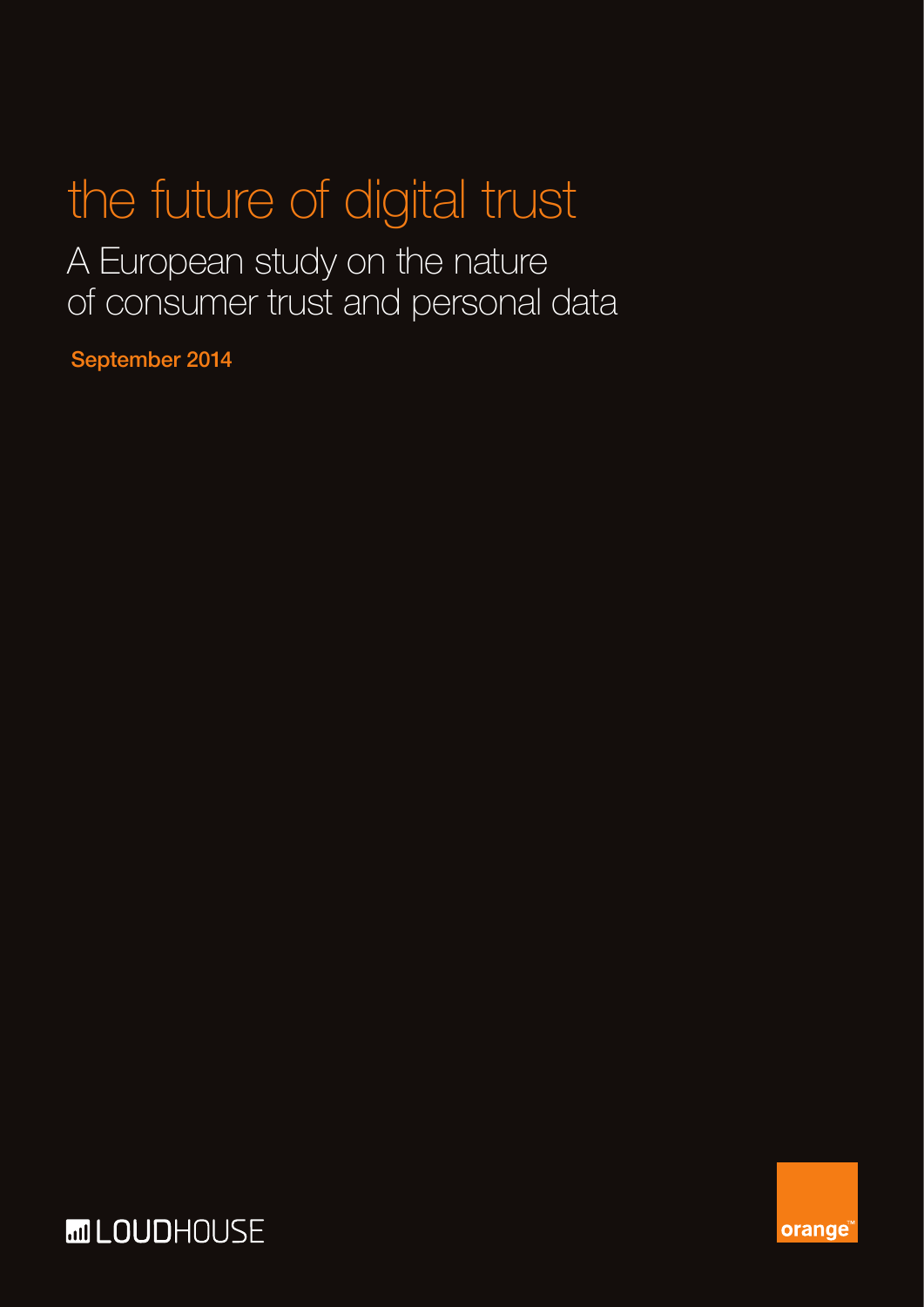### my data value

As outlined in the first instalment of "The Future of Digital Trust" study, European consumers' trust in organisations to hold and manage their personal data has eroded over the last year.



**Fig.2: Importance of mobile operator organisation behaviour**

## 77%

of consumers stated that it is very important or critical for mobile operators to inform them about how their data is being used

## 80%

know their personal data has a value to businesses.

A lack of trusted ways of finding out about personal data management and protection online means that there is a need for a consumer champion of data protection education in Europe. Indeed, over three-quarters state that it is hard to trust companies when it comes to the way they use personal data. Additionally, there is a perceived imbalance within the data-sharing relationship, with twothirds (67%) of consumers believing that organisations benefit the most from the sharing of data – just 6% think that the consumer benefits the most.

We can therefore assert that consumers are not ignorant to the dynamics of sharing data, and indeed that consumers recognise their data has a value to businesses, and that this value is dependent on a number of variables. This is what we will be investigating in this, the second instalment of the Orange Future of Digital Trust Report.

#### **Data has a value**

Supporting the assertion above, Fig.1 shows that four in five (80%) know their personal data has a value to businesses. Moreover, consumers assign a higher value to their data when they match an organisation's target demographic, with over three-quarters (78%) agreeing that their personal data has a higher value when they fit an organisation's customer profile.

This level of awareness could signal consumer appetite to shift this balance of power in their favour since, as demonstrated in the previous report, they already feel that they are not benefitting as much as organisations from data sharing practices.

Much will depend on how the consumer acts upon this renewed level of awareness about the value of their personal data.

Interestingly, the research suggests that data protection is the biggest priority for consumers when ranking mobile operator services (see Fig.2) – 77% of consumers stated that it is very important or critical for mobile operators to inform them about how their data is being used, nearly as important as providing a reliable service (85%) and good value for money (80%). This underlines the importance that consumers place on transparency over how their data is used, and also hints at why data has such a high perceived value.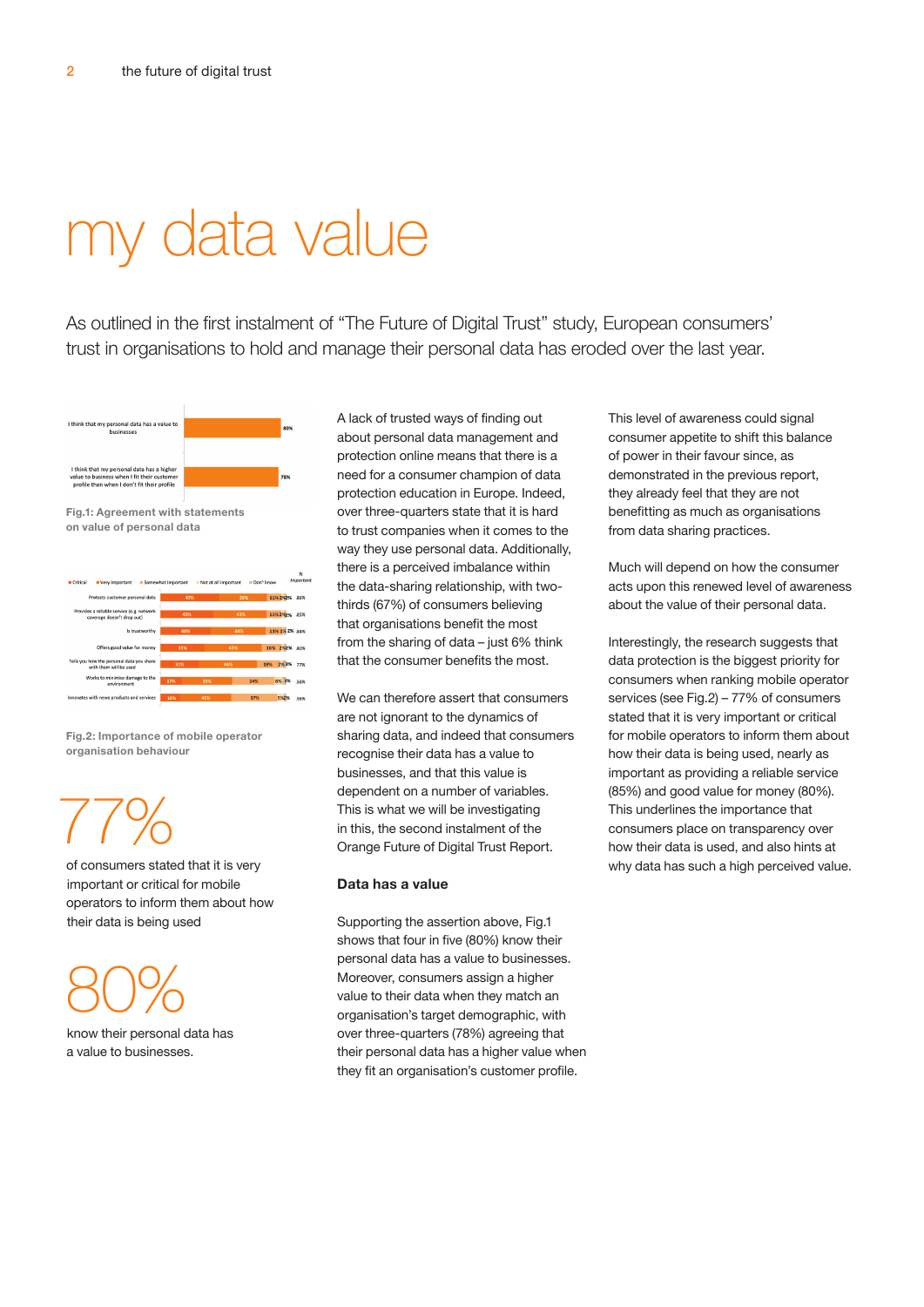When we delve into the value of particular types of personal data, there are interesting consumer perceptions worth investigating, as not only does the value of consumer data depend on the 'usefulness' to the organisation in terms of matching their target market, but it also depends on the 'type' of data in question.

## 59%

say they would never share the email addresses of five personal contacts.

# 39%

would never share the history of purchases made on their mobile phone.

## 35%

would never share their full name or date of birth.

#### **Data 'types' have variable value**

Generally speaking, there are three distinct brackets of data which consumers identify when it comes to their willingness to share their data with an organisation:

- 1. **third party/financial:** data relating to friends and other contacts such as their preferences or email addresses, or to private information (such as their own personal income);
- 2. **behavioural:** the second refers to behavioural data, including information such as location or mobile purchase history;
- 3. **demographic:** finally, basic demographic data, such as name, date of birth, mobile number or marital status.

However, the level of 'value' a consumer assigns to each of these data types seems at odds with the risk commonly associated with sharing such important data. For instance, information about 'third parties' or 'private income' is perceived as the most valuable, above critical personal demographic data, and also above behavioural data such as purchase history and location.

### **The following statistics illustrate this point:**

- most (59%) say they would never share the email addresses of five personal contacts;
- 39% would never share the history of purchases made on their mobile phone;
- only 35% would never share their full name or date of birth.

There appears to be a conflict between the perceived value of data type and the perceived risk of sharing that data. From a security perspective, more harm can come from sharing demographic data such as date of birth or full name, which consumers assign a lower value to, than can come from sharing email addresses of friends which is perceived to be higher value data.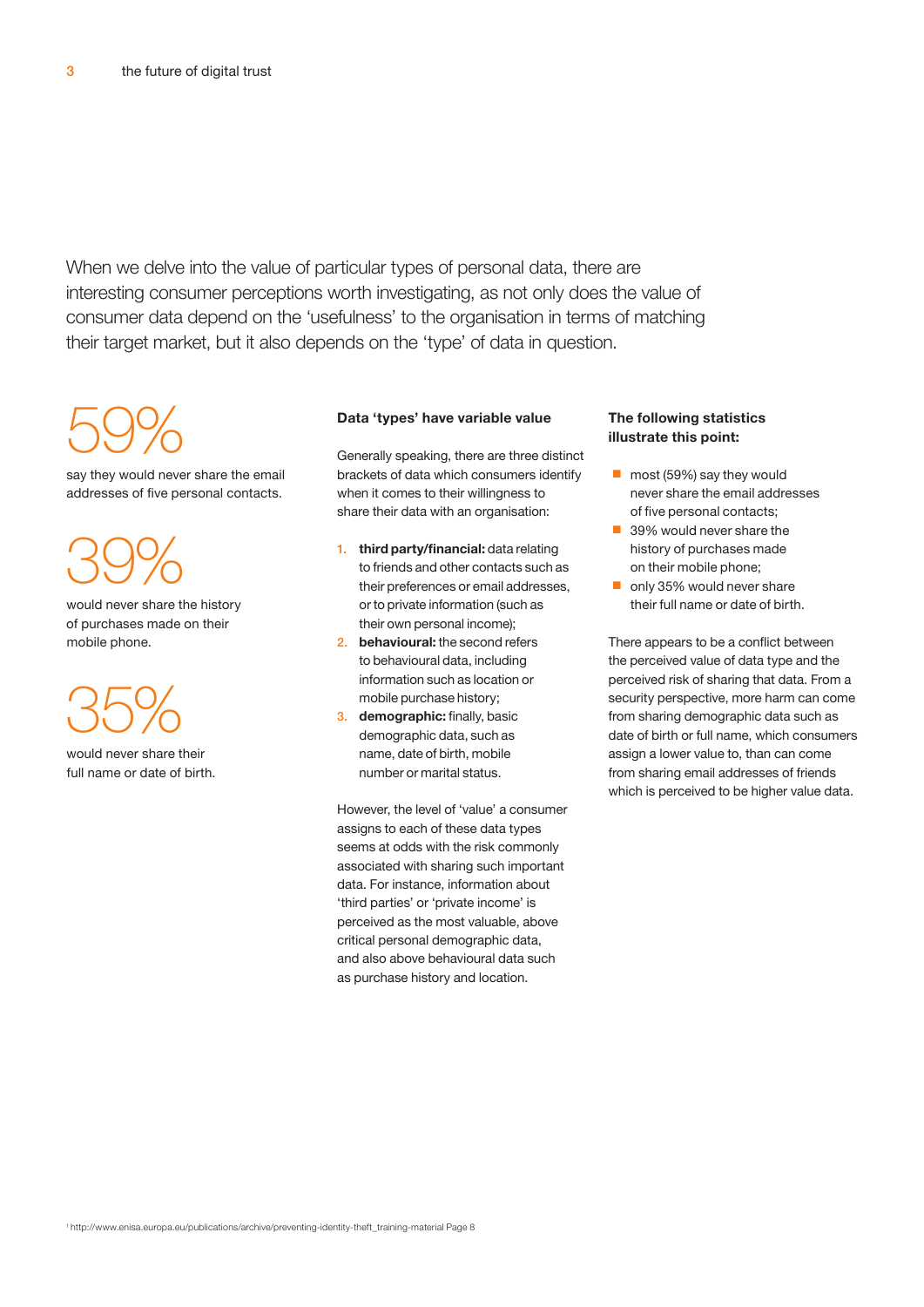Demographic data is especially targeted for identity theft and fraud purposes, so it is a concerning contradiction that consumers assign less value to this aspect of their personal data.

|                                                       | familiar organisation | unfamiliar organisation |
|-------------------------------------------------------|-----------------------|-------------------------|
| my full name or date of birth                         | £12.16                | £15.22                  |
| my mobile number                                      | £13.96                | \$16.20                 |
| my location (e.g. via mobile GPS tracking)            | £13.35                | \$16.02                 |
| my annual income                                      | <b>£14.61</b>         | \$16.50                 |
| my marital status                                     | £9.63                 | £12.83                  |
| my sexual orientation                                 | £11.38                | £13.85                  |
| my job                                                | P11 11                | £13.83                  |
| my children's details (e.g. sex, age)*                | F12 44                | £14.53                  |
| details of my family members' preferences             | 914.07                | £16.21                  |
| email addresses of 5 people in close personal network | £14.46                | £16.67                  |
| history of purchases made on mobile phone             | \$13.25               | £16.31                  |
| my postal address                                     | n/a                   | \$15.67                 |
| my main personal email address                        | n/a                   | £15.11                  |
| average (mean)                                        | <b>£12.77</b>         | \$15.30                 |

**Fig.3: Average (mean) amount of money that a consumer would want to receive in order to share their details with two types of organisations**

Familiar organisation: knew and had bought from before Unfamiliar organisation: heard of but had never bought from or shared personal data with

tes question was asked of those with children in the house

## 63%

would never share the email addresses of five personal contacts (up from 59% with a familiar organisation)

## 50%

would never share the history of purchases made on their mobile phone (an increase from 39%)

This contrast further highlights the need for consumer education when it comes to protecting and managing personal data. While consumers are increasingly aware of the value of their data, they need to understand how that data may be used once they have shared it.

#### **Consumer relationships with organisations impact data value**

Another factor that affects the value assigned to personal data is consumers' relationship with the organisations they share their data with. As shown in Fig.3, the average perceived value of each data item is higher when shared with an unfamiliar organisation, compared with a company that the consumer knows and has a relationship with. On average, consumers value their data 20 percent higher when asked to share with a company they do not have a relationship with compared to one they have done business with in the past (£15.30 / €18.52 / ZL77.35 vs. £12.77 / €15.46 / ZL64.56, respectively).

Familiarity with an organisation also affects the proportions of consumers who would never share their data. Compared to the data outlined in the previous bullet points, with an unfamiliar organisation:

- 63% would never share the email addresses of five personal contacts (up from 59% with a familiar organisation);
- 50% would never share the history of purchases made on their mobile phone (an increase from 39%);
- nearly half (48%) would never share their full name or date of birth with an unfamiliar organisation, compared to

35% of those who would never share this with a previously-known company.

Because consumers place value on their personal data, companies that want to receive data from consumers for the first time, need to be clear about how they will use this information.

#### **Cumulative data value**

So far, we've looked at individual elements of the data ecosystem, but it's important to consider the value of a single customer who shares a number of (or even all) types of data with an organisation. For example, if an organisation holds every data type listed at Fig.3 for an individual, the total value is just short of £140 / €170 / ZL700 in the eyes of the consumer.

Customers are looking for a more level playing field with organisations whereby they benefit at least equally from a data exchange. While this ultimately serves to increase the price of data for organisations, it could also result in greater brand engagement and a positive reputational effect.

This suggests that organisations should consider what personal data they need from consumers, what they actually request (which may be above and beyond what is needed) and the likely value placed on that data by the consumer. The benefit received in return for data must match the perceived value of that data, so that consumers feel that they are being adequately rewarded.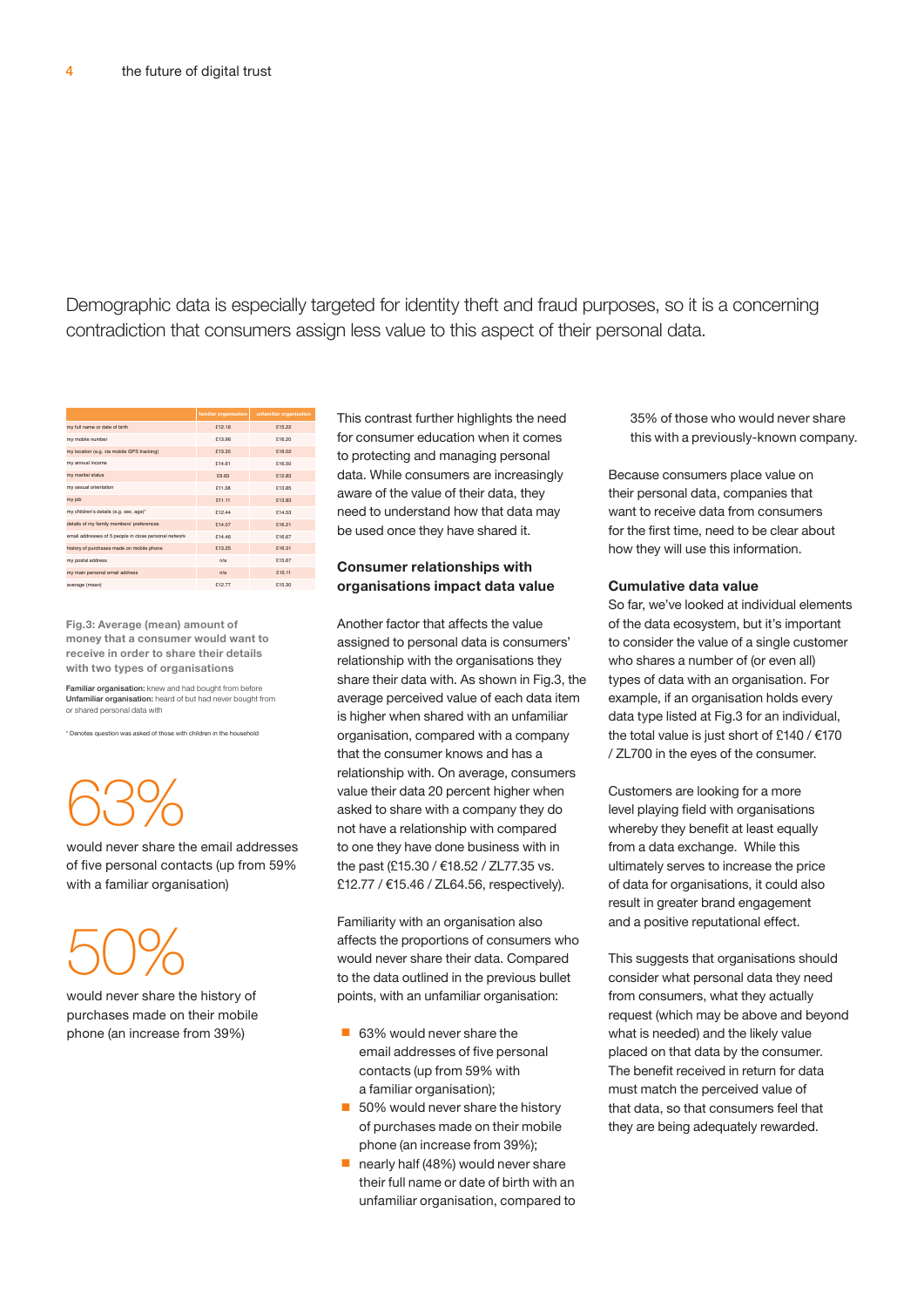There is a clear distinction between sharing anonymous data and personal data in the minds of consumers with consumers feeling more at ease with sharing the former.

|                                                          | <b>Familiar</b> | <b>Unfamiliar</b> |
|----------------------------------------------------------|-----------------|-------------------|
|                                                          | organisation    | organisation      |
| My full name or date of birth                            | £12.14          | £15.02            |
| My mobile number                                         | £14.01          | £16.97            |
| My location (e.g. via mobile GPS)                        | £13.99          | £17.66            |
| My annual income                                         | £15.18          | £17.30            |
| My marital status                                        | £8.23           | £12.34            |
| My sexual orientation                                    | £10.56          | £12.82            |
| My job                                                   | £10.70          | £13.58            |
| My children's details (e.g. sex,<br>$age)*$              | £12.41          | £16.11            |
| Details of my family members'<br>preferences             | £16.12          | £18.93            |
| Email addresses of 5 people in<br>close personal network | £16.63          | £18.80            |
| History of purchases made on<br>mobile phone             | £14.22          | £18.73            |
| My postal address                                        | N/A             | £17.18            |
| My main email address                                    | N/A             | £15.64            |
| <b>AVERAGE (mean)</b>                                    | £13.11          | £16.24            |

**Fig.4: UK specific data: Average (mean) amount of money that a consumer would want to receive in order to share their details with two types of organisations**

|                                                          | <b>Familiar</b><br>organisation | <b>Unfamiliar</b><br>organisation |
|----------------------------------------------------------|---------------------------------|-----------------------------------|
| My full name or date of birth                            | € 11.70                         | € 14.91                           |
| My mobile number                                         | € 13.93                         | € 15.47                           |
| My location (e.g. via mobile GPS)                        | € 14.35                         | € 16.16                           |
| My annual income                                         | € 14.99                         | €16.19                            |
| My marital status                                        | € 10.42                         | € 13.60                           |
| My sexual orientation                                    | €12.23                          | € 15.27                           |
| My job                                                   | € 10.55                         | € 14.47                           |
| My children's details (e.g. sex,<br>age)*                | € 13.60                         | € 13.80                           |
| Details of my family members'<br>preferences             | € 13.22                         | € 15.58                           |
| Email addresses of 5 people in<br>close personal network | € 15.00                         | € 16.75                           |
| History of purchases made on<br>mobile phone             | € 13.46                         | € 16.04                           |
| My postal address                                        | N/A                             | € 15.33                           |
| My main email address                                    | N/A                             | € 14.73                           |
| <b>AVERAGE</b> (mean)                                    | € 13.04                         | €15.25                            |

**Fig.5: France specific data: Average (mean) amount of money that a consumer would want to receive in order to share their details with two types of organisations**

#### **Identity and the purpose of data collection**

The research also demonstrates that the consumer makes a distinction between anonymous and identifiably personalised data; two forms which consumers have very different attitudes around with regard to sharing.

When data is analysed anonymously and without identifying the individual, over half (56%) are happy with companies using their data in this form – for example as census information or for civic planning. However, this falls to 41% for companies using data collected as a part of being an organisation's customer, (such as purchase history, or the times and numbers of phone calls made), and to 38% for personal data actively given to a company, such as name, email address and purchase preferences. It is very evident that the extent to which data is identifiable to the consumer themselves therefore matters significantly, and indicates once again the need for companies to be transparent not only about how they are using personal data, but the form in which they are using and sharing it.

The purpose of personal data collection is also a variable that impacts consumer willingness to share it with organisations – with future service improvements a more welcome use of data than marketing purposes:

- 47% are happy for their anonymous data to be used to predict local area services and needs;
- only 37% are happy for anonymous data to be used for technical optimisation of services;
- just 37% are happy for their purchase history to be used to suggest other items that they might want to buy;
- 30% are comfortable with their demographic data being used for targeted advertising:
- just 28% are comfortable with their information being used for location-based advertising.

This suggests that communicating the purposes of data sharing is important to boost consumer confidence and buy-in. This is especially compelling if future service improvements can be impacted by the analysis of anonymised data, and in this case, not only is data confidentiality maintained but the benefit of better service is a tangible reward.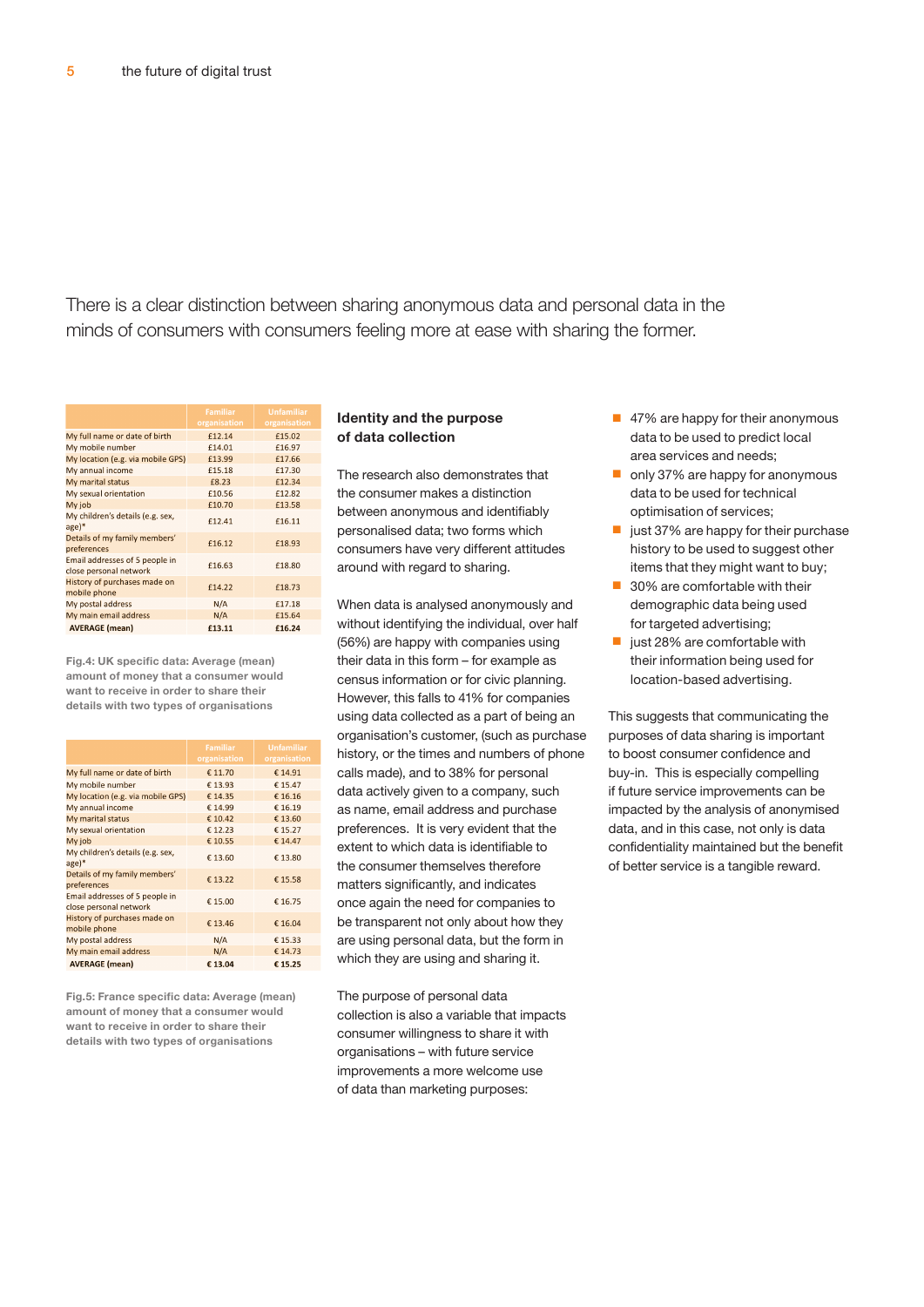### conclusion

The research reveals that consumers assign different values to their personal data depending on the type of data, the type of organisation with which they are sharing it, the purpose of data collection and the nature of data storage, anonymisation and analysis. Individuals understand the value of their data, and have an idea of the importance to organisations.

|                                                          | <b>Familiar</b><br>organisation | <b>Unfamiliar</b><br>organisation |
|----------------------------------------------------------|---------------------------------|-----------------------------------|
| My full name or date of birth                            | € 14.25                         | € 17.82                           |
| My mobile number                                         | € 16.65                         | €19.83                            |
| My location (e.g. via mobile GPS)                        | € 15.87                         | € 18.66                           |
| My annual income                                         | € 16.54                         | € 18.92                           |
| My marital status                                        | € 12.72                         | € 16.16                           |
| My sexual orientation                                    | € 14.16                         | € 17.10                           |
| My job                                                   | € 14.58                         | € 17.34                           |
| My children's details (e.g. sex,<br>$age)*$              | € 15.43                         | €16.23                            |
| Details of my family members'<br>preferences             | € 15.90                         | €18.66                            |
| Email addresses of 5 people in<br>close personal network | € 16.04                         | € 17.98                           |
| History of purchases made on<br>mobile phone             | € 15.85                         | € 18.47                           |
| My postal address                                        | N/A                             | € 17.89                           |
| My main email address                                    | N/A                             | € 17.66                           |
| <b>AVERAGE</b> (mean)                                    | € 15.27                         | € 17.90                           |

**Fig.6: Spain specific data: Average (mean) amount of money that a consumer would want to receive in order to share their details with two types of organisations**

|                                                          | <b>Familiar</b><br>organisation | <b>Unfamiliar</b><br>organisation |
|----------------------------------------------------------|---------------------------------|-----------------------------------|
| My full name or date of birth                            | 76.25 zł                        | 95.13 zł                          |
| My mobile number                                         | 83.76 zł                        | 94.40 zł                          |
| My location (e.g. via mobile GPS)                        | $73.11$ zł                      | 89.21 zł                          |
| My annual income                                         | 86.93 zł                        | 99.50 zł                          |
| My marital status                                        | 56.43 zł                        | 72.79 zł                          |
| My sexual orientation                                    | 66.60 zł                        | 80.10 zł                          |
| My job                                                   | $65.55$ zł                      | 78.22 zł                          |
| My children's details (e.g. sex,<br>age)*                | 67.59 zł                        | 86.87 zł                          |
| Details of my family members'<br>preferences             | 81.39 zł                        | 89.13 zł                          |
| Email addresses of 5 people in<br>close personal network | 78.65 zł                        | 96.94 zł                          |
| History of purchases made on<br>mobile phone             | $73.63$ zł                      | $90.93$ zł                        |
| My postal address                                        | N/A                             | 91.35 zł                          |
| My main email address                                    | N/A                             | 91.29 zł                          |
| <b>AVERAGE</b> (mean)                                    | 73.63 zł                        | 88.91 zł                          |

**Fig.7: Poland specific data: Average (mean) amount of money that a consumer would want to receive in order to share their details with two types of organisations**

When put in the context of the erosion of trust in organisations and the perception that consumers are not getting their fair share of benefits from information exchanges, it is evident that there remains much work to be done for trust to be retained, and even grown, by those companies associated with data collection and across the industries where personal data has a role to play.

#### **There are three levers to boost personal data trust levels towards businesses:**

- **transparency:** Greater transparency about how data is used has already been flagged in the first research instalment as an important element in rebalancing the relationship, and the new insight around the perception of value strengthens this call for realignment in who benefits most from the sharing of personal data. Organisations should make clear the purpose of data collection and how it will be used.
- control: Aware that their data has a value, consumers want control over what data they share and what they get in return. Industry should enable consumers to choose what data is shared and for what purposes.

■ **education:** Consumers have become so used to sharing key demographic information that they assign lower value to it despite it being the most valuable from a security perspective. Education is important to ensure that demographic data is valued more highly and that consumers understand the benefits, such as service improvement, that can result from data sharing.

The next instalment in this series will further investigate the possible reasons for variable data value and why trust has eroded.